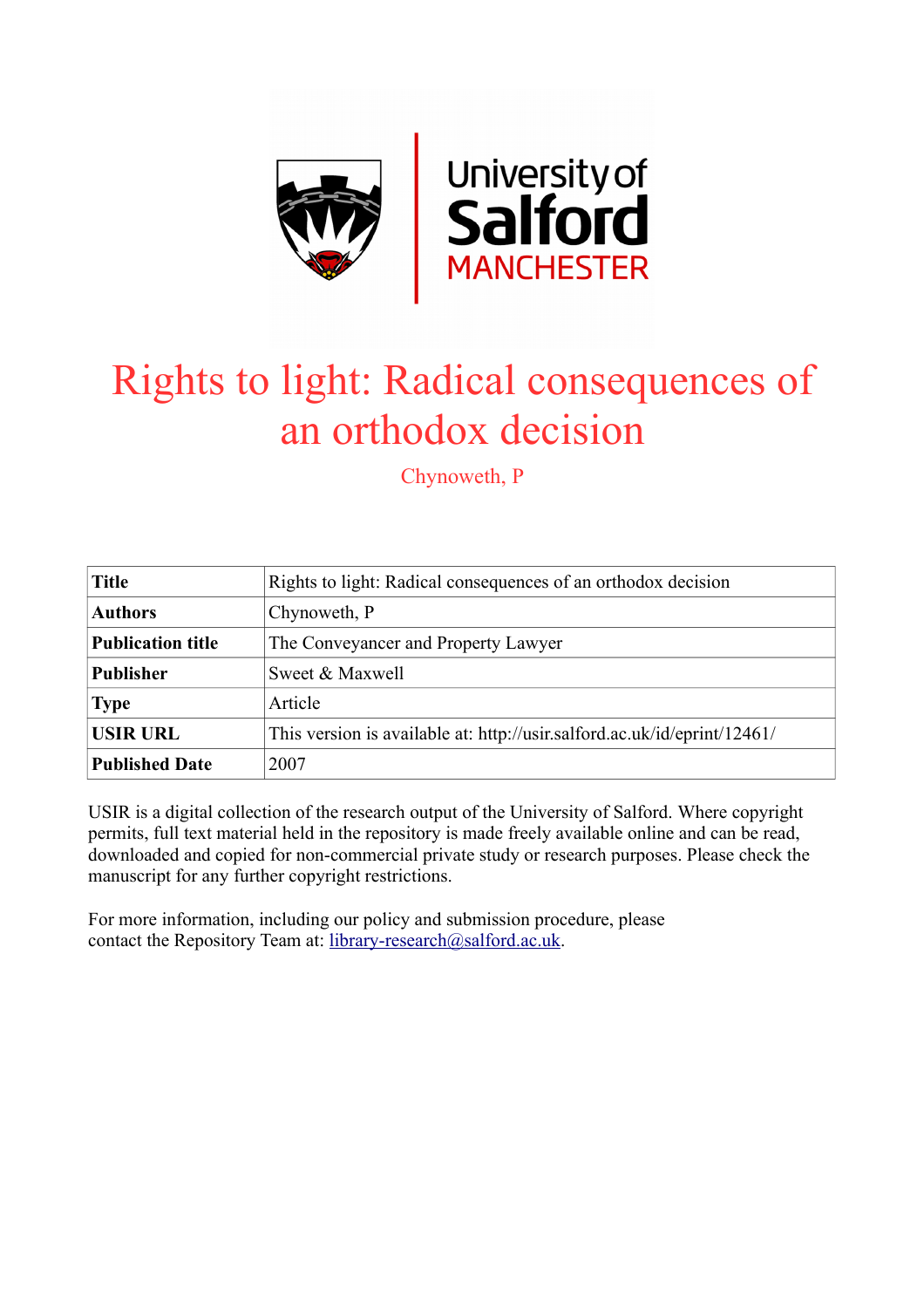To that degree, at the very least, the clarity supplied by *Barlow Clowes* is indeed to be welcomed.

**Desmond Ryan**

*Tutor in Equity, Law School, Trinity College Dublin*

# **Rights to Light: Radical Consequences of an Orthodox Decision**

*Regan v Paul Properties DPF No.1 Ltd* [2006] EWHC 1941 (Ch); [2006] EWCA Civ 1319

Damages; Expert evidence; Infringement; Mandatory injunctions; Right to light; Sufficiency

# **Introduction**

The right to daylight exists in English Law as a type of easement which can be enjoyed in favour of a window, or other aperture in a building designed to admit light.<sup>1</sup> It has been settled law since the House of Lords' decision in *Colls v Home*  $\Theta$  *Colonial Stores Ltd*<sup>2</sup> that a right to light does not protect all the light then enjoyed by an aperture. It simply provides an entitlement to receive a certain minimum quantity of light. This was described by Lord Lindley as an entitlement to ''sufficient light'' for the comfortable or beneficial use of the dominant tenement, ''according to the ordinary notions of mankind''.3

Since *Colls* the courts have struggled with two related issues. The first is how, in practice, to measure a sufficiency of light according to ordinary notions of mankind. The second, in cases where light has been found to be insufficient, concerns the principles to be applied when exercising the courts' discretion to grant a mandatory injunction, or to award damages in lieu.

*Regan v Paul Properties No.1 Ltd* addressed both issues. In considering the question of sufficiency the trial court was confronted by the second reported challenge to the established approach to expert evidence in rights to light cases in less than two years.4 This is of particular interest in the context of

[2007] 71 CONV., MARCH/APRIL © SWEET & MAXWELL

<sup>1</sup> *Potts v Smith* [1868] L.R. 6 Eq. 311; *Harris v De Pinna* [1886] 33 Ch. D. 238; *Levet v Gas Light & Coke Co* [1919] 1 Ch. 24.

 $2$  [1904] A.C. 179.

<sup>3</sup> *ibid*., 208.

<sup>4</sup> See also *Midtown Ltd v City of London Real Property Co Ltd* [2005] EWHC 33, Ch.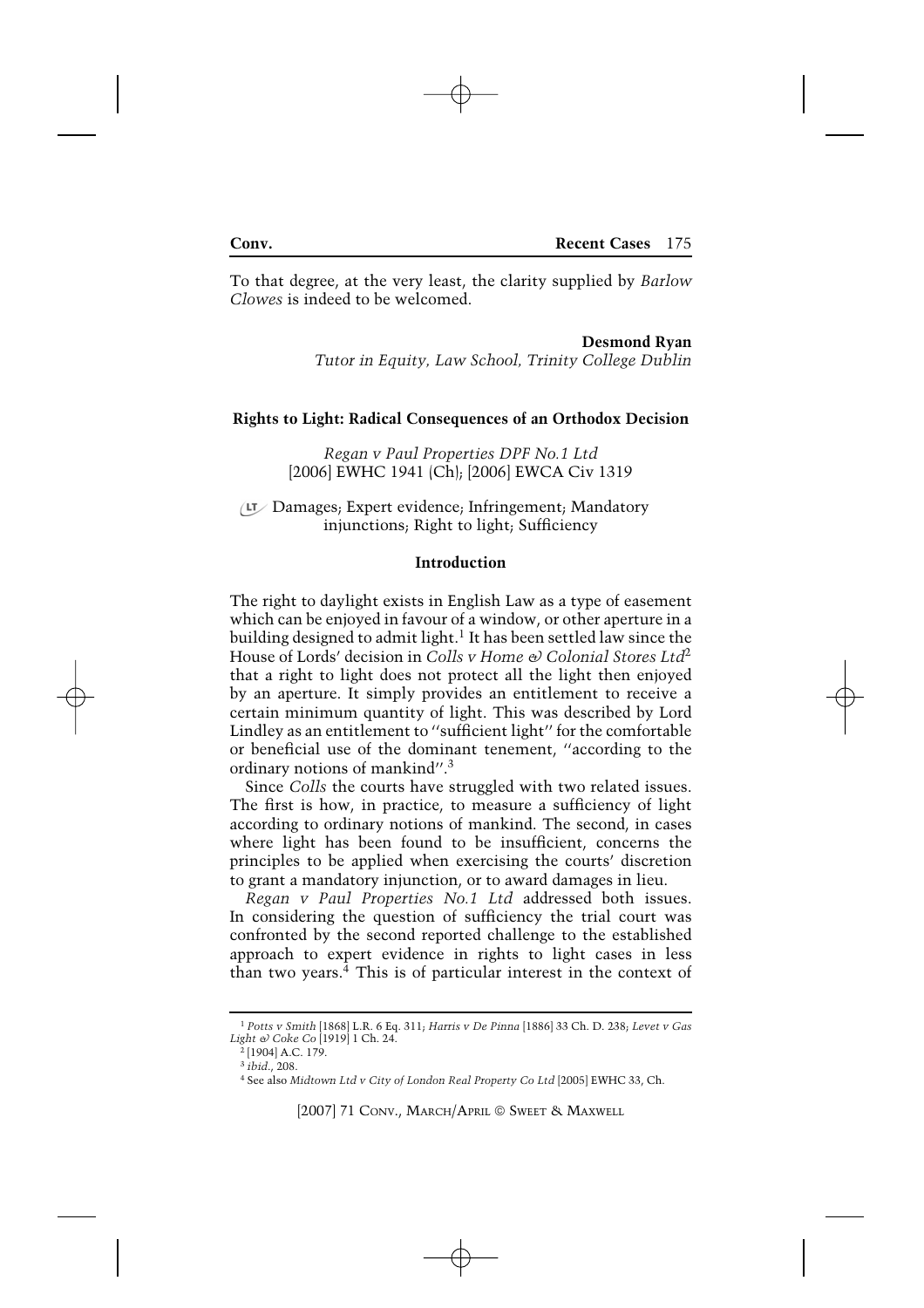growing academic and professional criticism of the methodologies on which expert testimony has traditionally been based. Of more immediate importance, the case also provided the first opportunity for the Court of Appeal to consider the question of remedies for an infringement of a right to light in over 20 years. Its conclusions in this regard contained some particularly harsh, and unexpected, news for developers.

# **The facts**

The case concerned the impact of a development in Brighton on the daylight enjoyed by a maisonette on the opposite side of the road. The development involved raising two existing two- and three-storey buildings to five storeys. The claimant maintained that the presence of the development's penthouse flat would diminish the light in his living room to below the minimum required by *Colls*.

He raised his concerns with the defendants as soon as he became aware of their proposals. Unfortunately they were acting on professional advice that had failed to recognise the true extent of the loss. The defendants therefore proceeded with their development for a further five months and were only stopped by the issue of proceedings and their giving of undertakings in response to the claimant's application for a prohibitory injunction. By this stage the shell of the penthouse flat was already in place and the interference with the claimant's light was largely complete. The claimant therefore sought a mandatory injunction, requiring the removal of those parts of the penthouse flat, which would return the levels of daylight in his living room to an acceptable minimum.

The evidence showed that the claimant would be unable to use the central portions of the living room for reading owing to the reduction in daylight caused by the development. This would require him, either to use electric light for these activities, or to move into the bay window area at the front of the room with a consequent lack of privacy from the occupants of the development across the road. Agreed valuation evidence showed that the maisonette had been reduced in value by between £5,000 and £5,500 due to the loss of light which had been suffered.

In order to restore the level of daylight required by the claimant it would be necessary to remove the lounge, one of the bedrooms and the en-suite bathroom from the penthouse flat. The cost of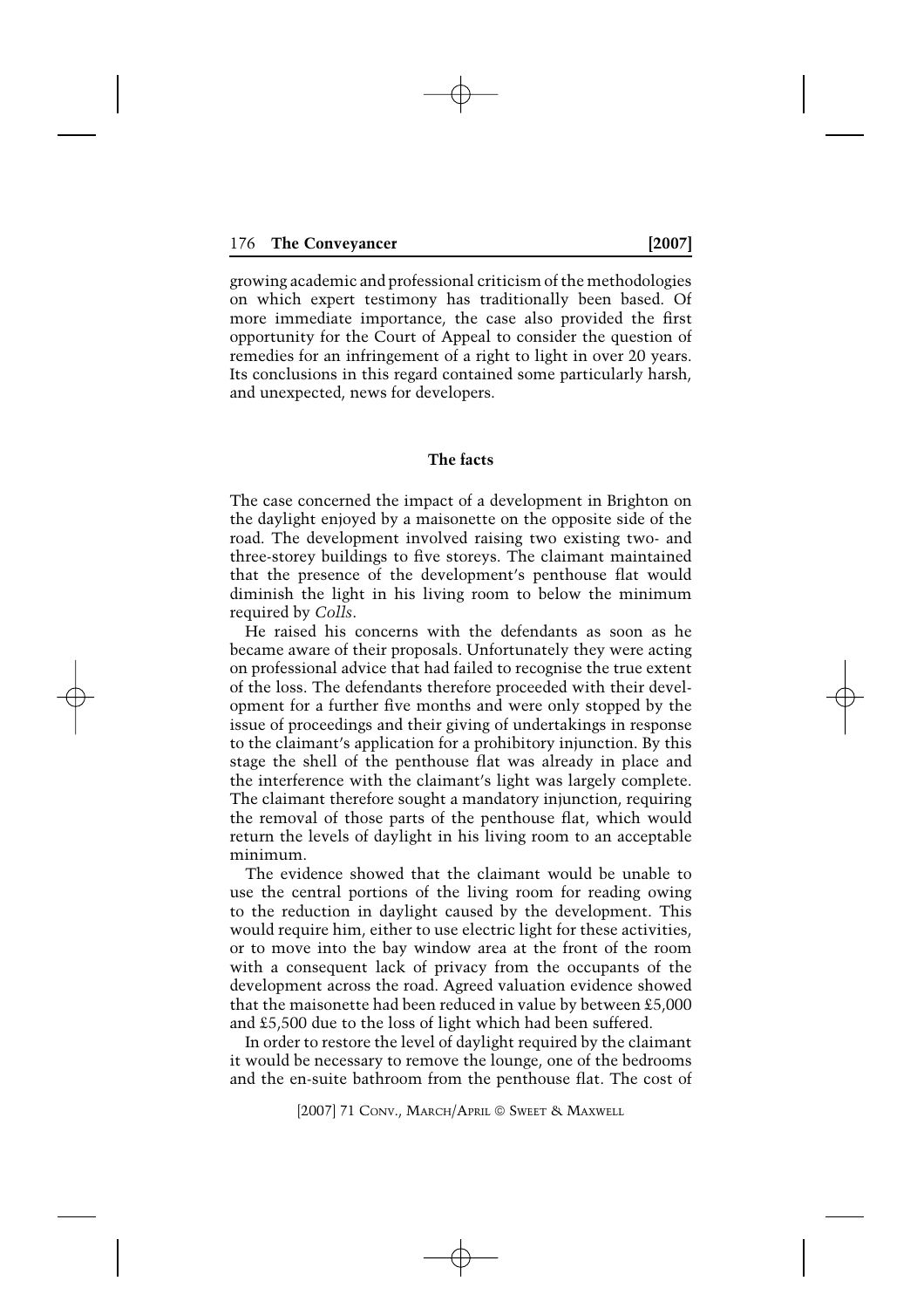removing the already completed work would be £35,000 and the value of the flat would be reduced by a further £175,000.

# **Liability for Infringement of Right to Light**

The question of liability, of course, depended on the sufficiency of the claimant's remaining light according to the rule in *Colls*. The trial court received expert testimony to the effect that the light was no longer sufficient. This was based on the traditional methodology, the so-called fifty-fifty rule, first proposed by Waldram in the 1920s, and still used by surveyors today.<sup>5</sup>

In simple terms, this proposes that a room receives sufficient daylight where 0.2 per cent of the sky can be seen from at least 50 per cent of its floor area measured at working plane height. The trial court heard that 66 per cent of the claimant's living room had enjoyed the required level of sky visibility before the development, and that this had now been reduced to 43.5 per cent. According to the fifty-fifty rule, the light was therefore insufficient.

With one notable exception, $6$  the outcomes of the reported cases throughout the 20th century suggest that the courts were happy to follow the conclusions of the expert witnesses when deciding on questions of liability. More recently the experts' traditional methodology has been subject to increasing levels of criticism, both from academic writers and from within the experts' own professional institutions.7

There is also evidence that litigants and their legal representatives are now willing to question the relevance of the expert evidence on which rights to light cases have previously been decided. For example, defence counsel in the recent case of *Midtown Ltd v City of London Real Property Co Ltd* had argued that it was now time ''to dispense with rigid and unhelpful rules that had been devised in the past, such as the fifty-fifty rule".<sup>8</sup>

Significantly, the continuing relevance of the fifty-fifty rule was also challenged by the defendants' counsel in the present case.9 He maintained that it was not a rule of law, and that other factors were more relevant in deciding whether the claimant had

<sup>5</sup> See S. Bickford-Smith, and A. Francis, *Rights of Light: The Modern Law* (2000), Ch.12.

<sup>6</sup> *Ough v King* [1967] 1 W.L.R. 1547.

<sup>7</sup> See *www.rightstolight.com*.

<sup>8</sup> [2005] EWHC 33 at [59].

<sup>9</sup> [2006] EWHC 1941 at [52] and [67]–[69].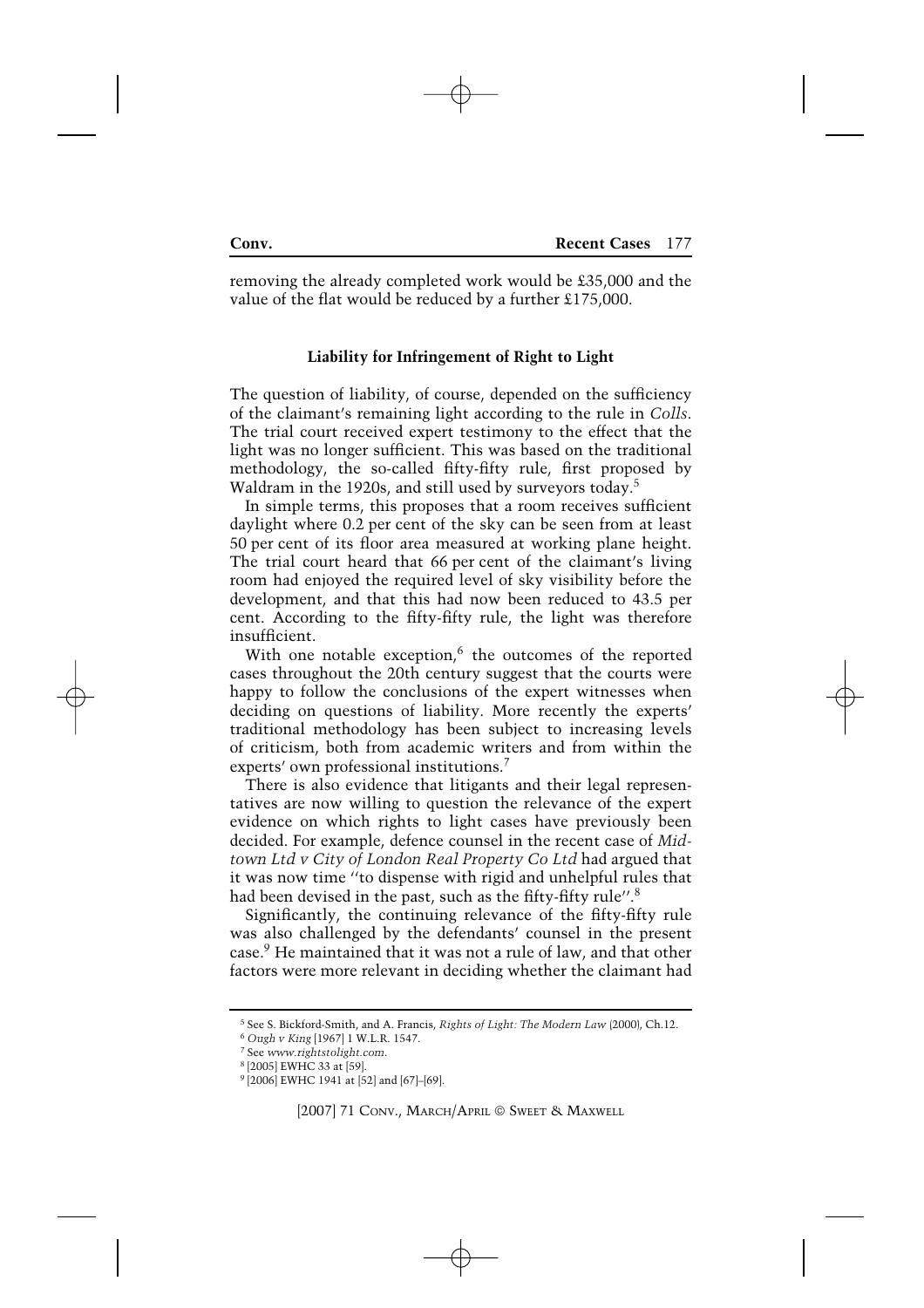actually suffered any injury. Stephen Smith Q.C. (sitting as a deputy judge of the High Court) agreed that the fifty-fifty rule was not a rule of law but considered that:

''It is a very useful guide which will apply to the majority of cases concerning infringements of rights to light, especially where the dominant tenement is a dwelling house and the room in question is a living room, but it need not be followed in extraordinary circumstances.''<sup>10</sup>

The learned deputy judge duly applied the fifty-fifty rule when making his decision on liability. Describing the 66 per cent floor area with 0.2 per cent sky visibility before the development as ''significantly more than the conventional minimum'' and the 43.5 per cent after the development as ''significantly less than the conventional minimum'' he concluded that ''on a statistical basis*...*.it is plain that an actionable nuisance has been committed''.11

# **Choice of remedy**

# *Shelfer principles*

Having found in the claimant's favour on liability the learned deputy judge then considered whether a mandatory injunction would be an appropriate remedy, or whether he should instead award damages in lieu. This was a matter for the discretion of the court under s.50 of the Supreme Court Act 1981. The exercise of this discretion in rights to light cases is subject to conflicting judicial pronouncements regarding the appropriateness of an award of damages.

The leading case is, of course, *Shelfer v City of London Electric Lighting Co*<sup>12</sup> where the Court of Appeal imposed an injunction to restrain a nuisance caused by noise and vibration. The judgments leave no doubt that an award of damages will rarely be an appropriate remedy in cases involving a continuing actionable nuisance and A. L. Smith L.J. proposed his ''good working rule'' that damages would only be an appropriate remedy:

- if the injury to the plaintiff's legal rights is small.
- *and* is one which is capable of being estimated in money;

<sup>10</sup> *ibid.*, [67].

<sup>11</sup> *ibid*., [71].

<sup>12</sup> [1895] 1 Ch. 287.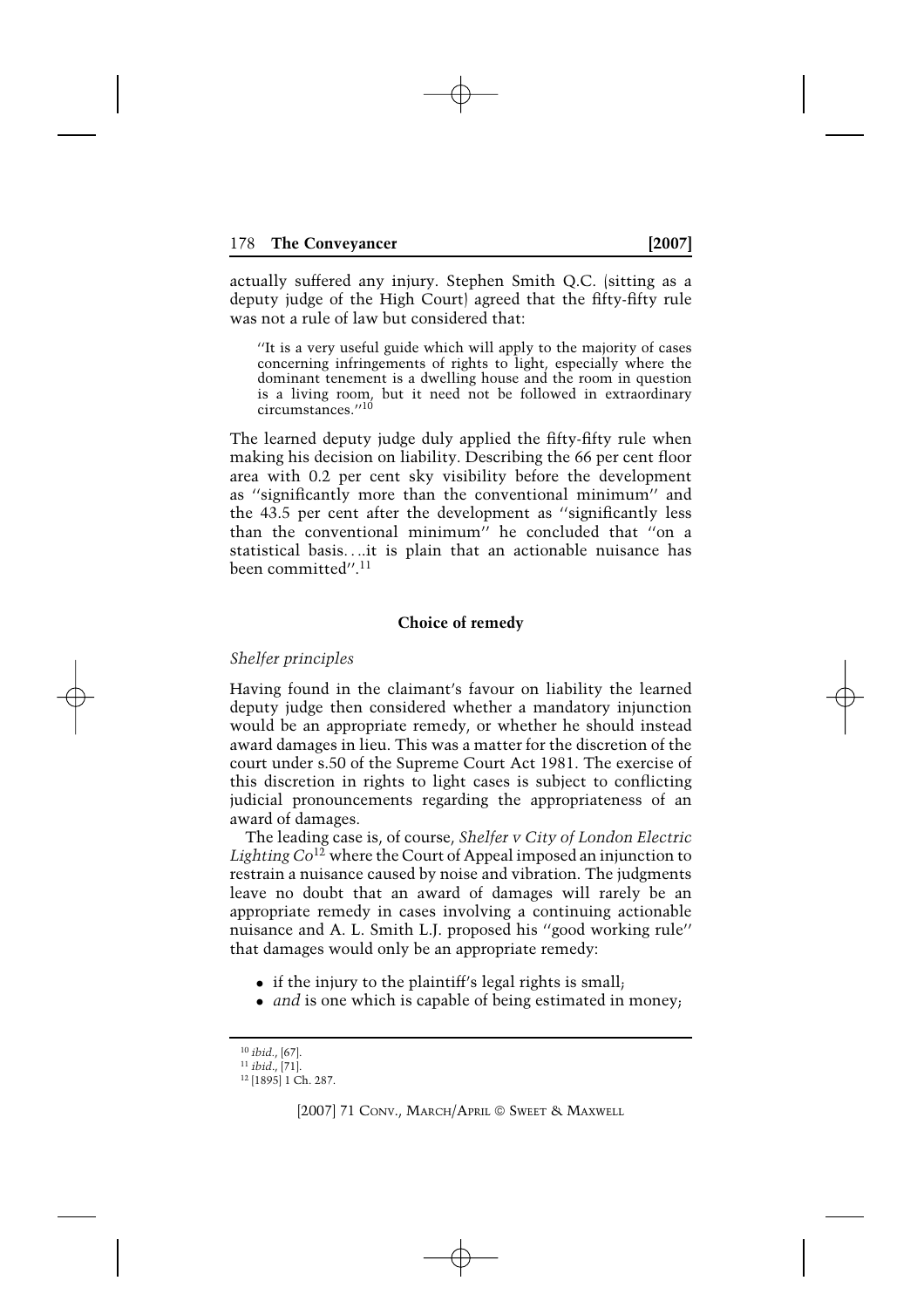- *and* is one which can be adequately compensated by a small money payment;
- *and* the case is one in which it would be oppressive to the defendant to grant an injunction.<sup>13</sup>

# *A different approach in rights to light cases*?

Despite the clarity of the *Shelfer* principles a number of subsequent judgments had suggested that they could be relaxed in rights to light cases where an award of damages might often be most appropriate. The most influential of these was Lord Macnaghten's judgment in *Colls* where he said *obiter* that:

''if there is really a question as to whether the obstruction is legal or not, and if the defendant has acted fairly and not in an unneighbourly spirit, I am disposed to think that the Court ought to incline to damages rather than to an injunction."<sup>14</sup>

This was immediately followed by the decision in *Jolly v Kine,*<sup>15</sup> where the Court of Appeal refused an injunction in a rights to light case and awarded damages. The Court was clearly of the view that a less restrictive approach should now be taken from that advocated in *Shelfer* and this is apparent from the judgment of Cozens-Hardy L.J.:

''I think it is impossible to doubt that the tendency of the speeches in the House of Lords in *Colls v Home & Colonial Stores Ltd* is to go a little further than was done in *Shelfer v City of London Electric Lighting Co*, and to indicate that as a general rule the Court ought to be less free in granting mandatory injunctions than it was in years gone by.''<sup>16</sup>

The Court of Appeal again awarded damages in the rights to light case of *Fishenden v Higgs*<sup>17</sup> and once again sought to distinguish the approach taken from that proposed in *Shelfer*. Maughan L.J. considered that A.L. Smith L.J.'s good working rule was ''not a universal or even a sound rule in all cases of injury to light'' and felt that an interference with a right to light "differed enormously" from injury by noise and vibration.<sup>18</sup> Lord Hanworth summarised the Court's position when he said:

<sup>13</sup> *ibid*., 322–323.

<sup>14</sup> Above fn.2, 193.

<sup>15</sup> [1905] 1 Ch. 480.

<sup>16</sup> *ibid*., 504.

<sup>17</sup> (1935) 153 L.T. 128.

<sup>18</sup> *ibid*., 144–145.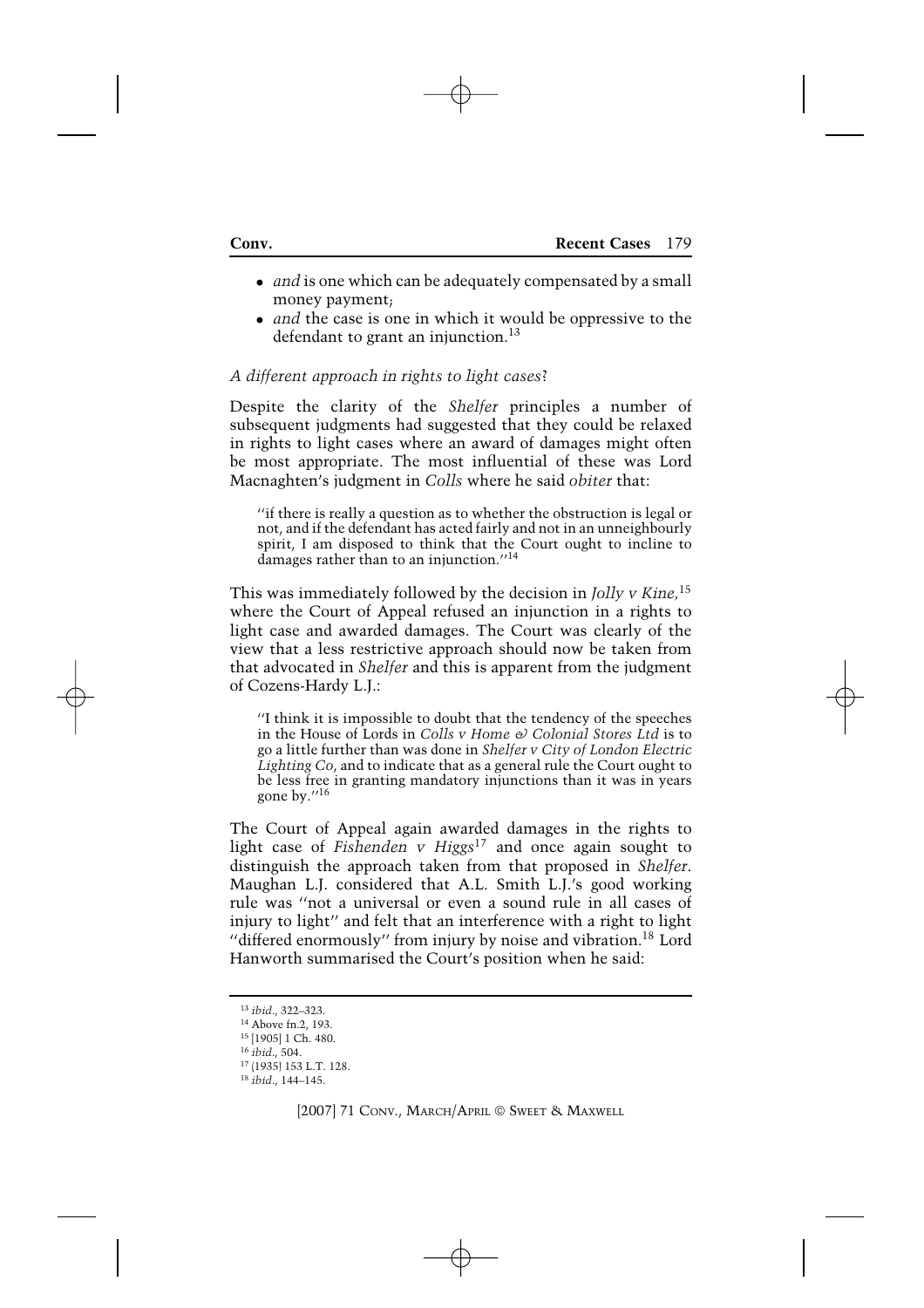''It seems to me, therefore, that these rules in the *Shelfer* case must now be taken with the concomitant passages to which I have referred in the later cases, in *Colls* and in *Jolly v Kine*, and that we ought to incline against an injunction if possible.''19

Although two subsequently reported rights to light cases<sup>20</sup> have applied the *Shelfer* principles in their pure form (and granted injunctions) the recent decision in *Midtown*<sup>21</sup> once again appeared to confirm the courts' general reluctance to grant injunctions for infringements of a right to light.

In that case Peter Smith J. did not accept that a victim of an infringement of light had an entitlement to an injunction, virtually as of right, and considered that the court instead had to strike a fair balance after considering all the circumstances of the case. On this basis, despite a substantial injury to the claimants, he declined to grant an injunction and instead made an award of damages.22

### *Award of damages and appeal*

After reviewing these decisions the learned deputy judge in *Regan* concluded that it was no longer an exceptional course to refuse an injunction for the infringement of a right to light and that the onus was now on the claimant to demonstrate why damages would not be an appropriate remedy.<sup>23</sup>

He did not consider that there was anything in the defendants' conduct that would disentitle them from asking for an award of damages in lieu of an injunction as they had acted throughout on the advice of their surveyor.<sup>24</sup>

In the absence of oppressive or high-handed conduct by the defendants he therefore awarded damages in lieu of an injunction. Somewhat ironically, in view of his earlier comments, he also justified the decision by reference to the four *Shelfer* criteria which, he concluded, had all been satisfied.<sup>25</sup>

His conclusions in this regard emphasised the smallness of the claimant's injury compared to the cost to the defendants of complying with an injunction. One third of the claimant's

[2007] 71 CONV., MARCH/APRIL © SWEET & MAXWELL

<sup>19</sup> *ibid*., 139.

<sup>20</sup> *Pugh v Howells* [1984] 48 P. & C.R. 298; and *Deakins v Hookings* [1994] 1 E.G.L.R. 190.

 $21$  Above fn.4.

<sup>22</sup> Above fn.4, [77] and [80].

 $23$  [85].

 $24$  [90]–[94].  $25$ [95].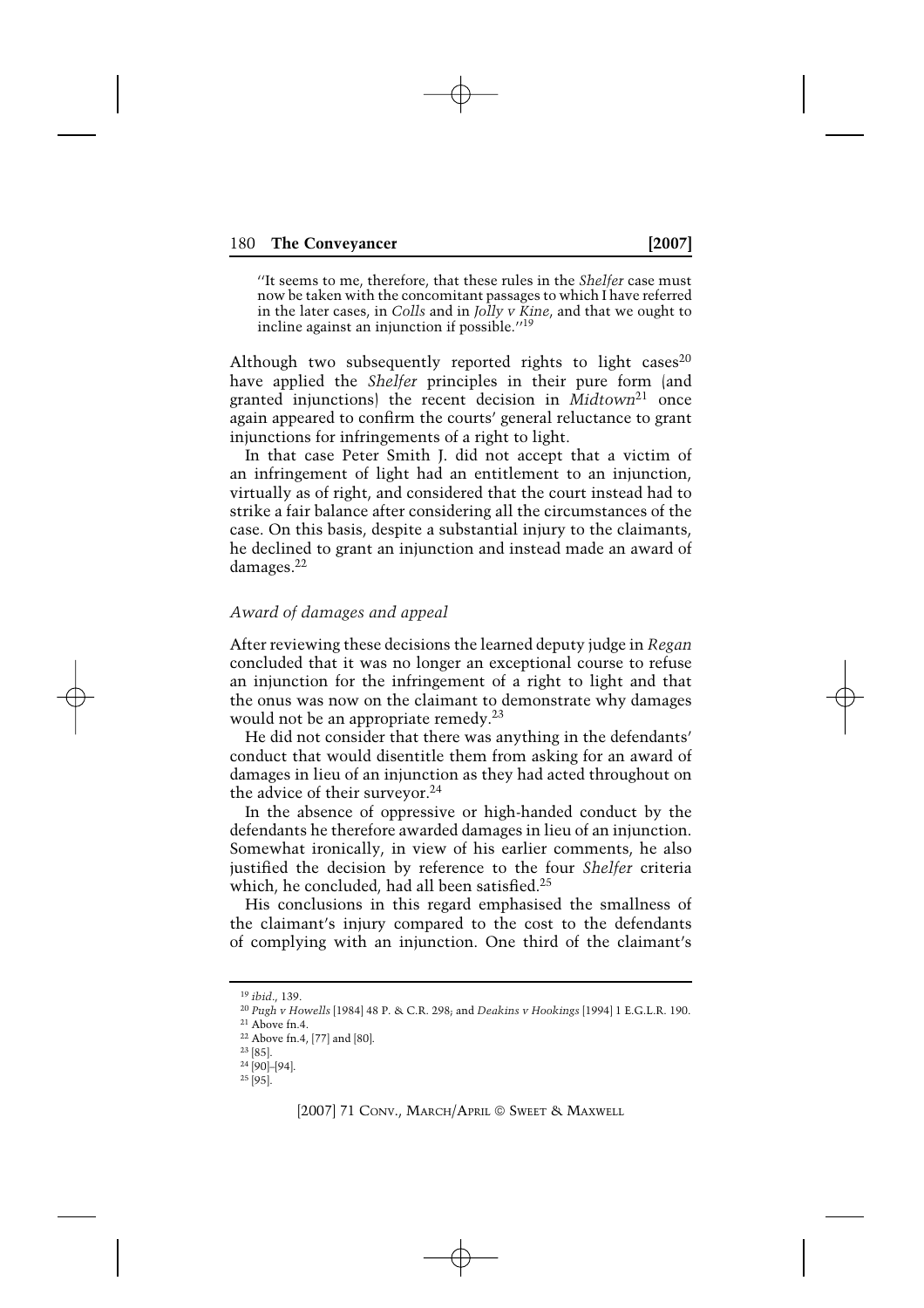living room remained well lit and the room had not, therefore, been rendered uninhabitable. The loss of value to the claimant's maisonette (a maximum of £5,500) was also small when compared to the loss of floor area, and its effect on the likely selling price of the defendant's penthouse flat. This would be disproportionate to the amount of harm caused to the claimant.

The claimant duly appealed to the Court of Appeal against the refusal to grant an injunction. His grounds of appeal were that the learned deputy judge had misdirected himself in law in ruling that an award of damages was not an exceptional course, and in placing the burden of proof on a claimant to persuade the court that damages were not an appropriate remedy. Furthermore, he maintained that the learned deputy judge had also incorrectly applied the *Shelfer* principles to the facts of the case.<sup>26</sup>

# **Decision in the court of appeal**

### *Relevant principles*

The Court of Appeal's judgment was delivered by Mummery L.J. He noted that *Shelfer* was a Court of Appeal case that was binding on the Court in the present case.<sup>27</sup> He did not accept Cozens-Hardy L.J.'s conclusions in *Jolly v Kine* about the tendency of the speeches in the House of Lords in *Colls* to go further than was done in *Shelfer*. Any such ''tendency'' was only evident in the *obiter* remarks in Lord Macnaghten's speech. Lord Macnaghten had described his comments as ''practical suggestions'' and had expressly stated in his judgment that he did not intend them to be authoritative.<sup>28</sup>

On this basis his lordship concluded that some of the later cases had treated Lord Macnaghten's observations ''as having an effect which they did not, and were never intended, to have."<sup>29</sup> He considered that *Fishenden v Higgs and Hill* also came into this category and concluded that the learned deputy judge had ''gone too far'' in treating it as authority for placing the onus on a claimant to persuade a court that he should not be left with a remedy in damages.<sup>30</sup>

<sup>26</sup> [2006] EWCA Civ 1319 at [26] and [33].

 $27$  [35].  $28$  [39] and [46].

 $29$  [39].

 $30$  [57].

<sup>[2007] 71</sup> CONV., MARCH/APRIL © SWEET & MAXWELL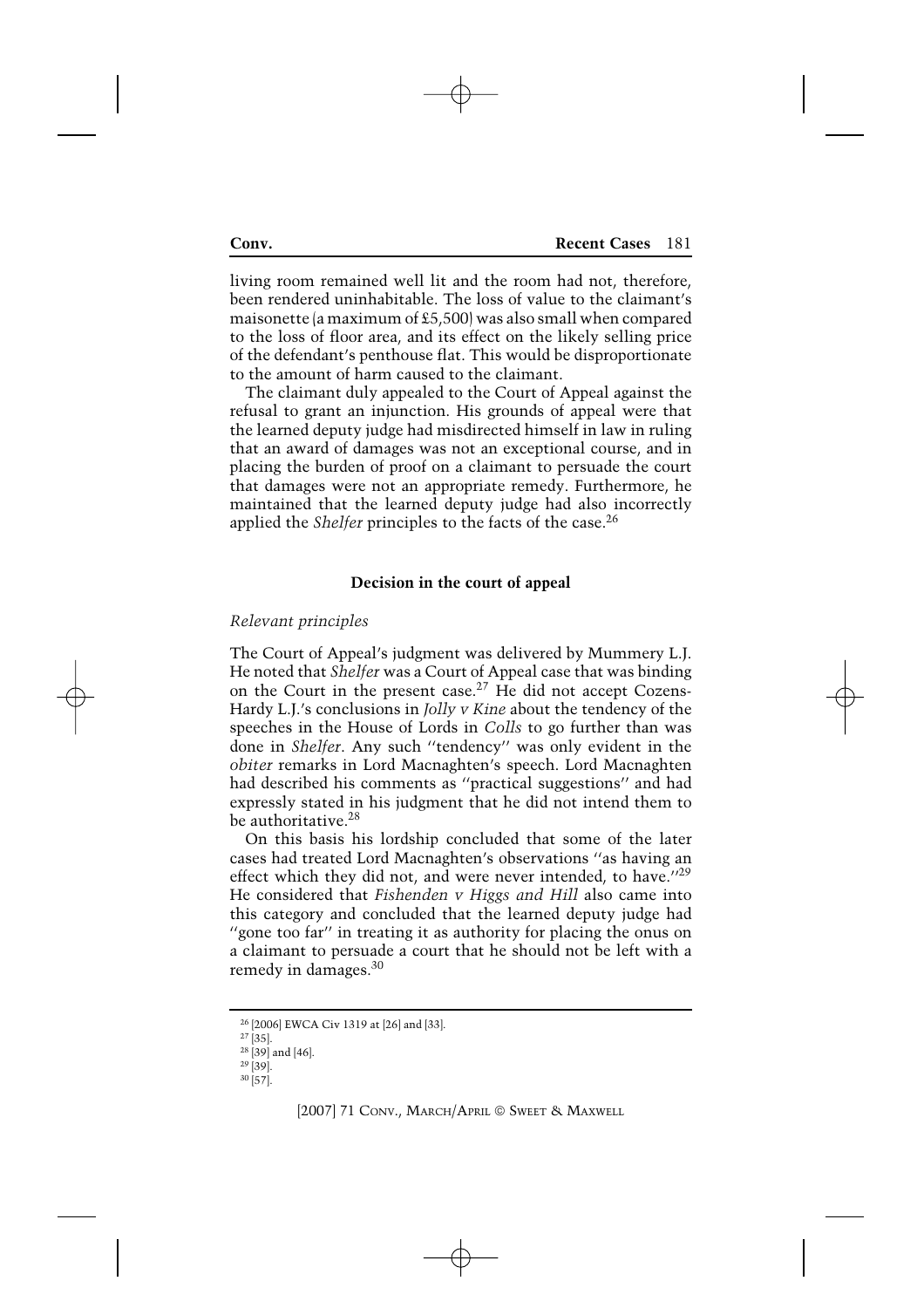His lordship also made reference to the judgments in the Court of Appeal in *Slack v Leeds Industrial Cooperative Society Ltd.*<sup>31</sup> Although the learned deputy judge had not discussed these, they also provided a reaffirmation of the *Shelfer* principles.

# *Findings*

Based on these authorities the Court of Appeal held that the learned deputy judge had acted on a wrong principle of law in placing the onus on the claimant to show why damages should not be awarded. It therefore exercised the trial court's discretion afresh and granted the mandatory injunction sought by the claimant.<sup>32</sup>

In doing so his lordship made reference to the *Shelfer* principles. He did not regard the claimant's loss, which involved a substantial interference with the use of his living room, as ''a small injury''. The learned deputy judge's remarks about the room not being rendered uninhabitable indicated that he had not taken the correct approach in relation to the size of the injury.<sup>33</sup>

Although he accepted that the injury was capable of being estimated in money he did not think that it could be compensated by a small monetary payment. There were different ways of calculating the loss. A money payment calculated according to the principles of equitable compensation, and therefore based on a proportion of the developer's net profit, would not be small. The learned deputy judge had also been wrong to link his consideration of this issue with the comparative cost to the defendants of complying with an injunction.<sup>34</sup>

Finally, in view of the conduct of each of the parties, his lordship did not consider that it would be oppressive to the defendants to grant an injunction. The claimant had objected to the development as soon as he became aware of it. In the face of this objection the defendants had chosen to take ''a calculated risk'' and to continue with the construction operations ''with their eyes open''. Although they had acted on the advice of their surveyor, this advice turned out to be wrong. The defendants must take the consequences of this rather than throwing them onto the claimant in order to deny him his prima facie entitlement to an injunction.<sup>35</sup>

[2007] 71 CONV., MARCH/APRIL © SWEET & MAXWELL

<sup>31</sup> [1924] 2 Ch. 475.

 $32$  [69].

 $33$  [70].

<sup>34</sup> [71] and [72].  $35$ [73]–[75].